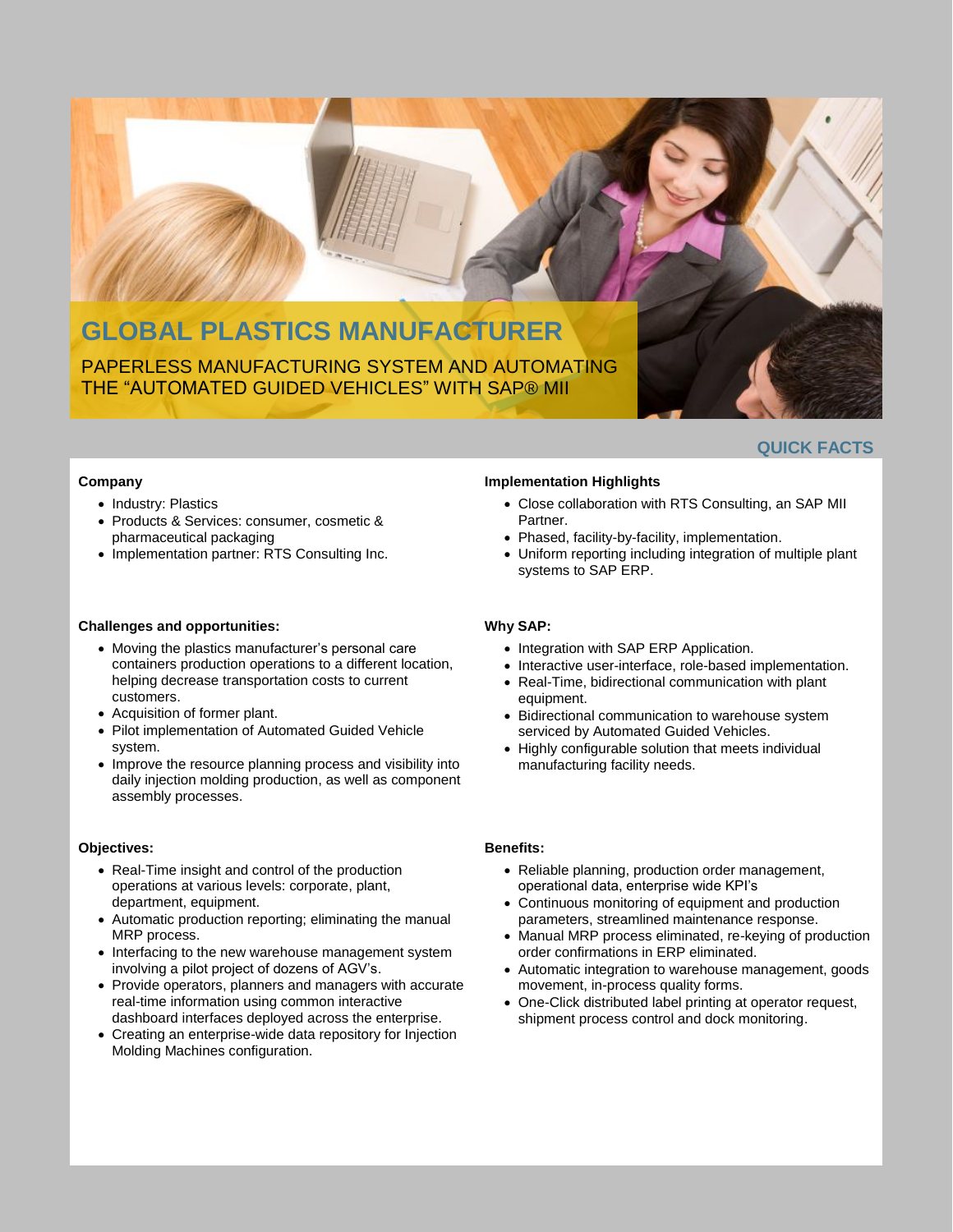## FACING THE LIMITATIONS OF LEGACY **SYSTEMS**

The goal was to select and implement a "real time" shopfloor data collection system that enabled automated reporting of production to the business system, thereby eliminating the manual reporting and recording of information into SAP and the associated non-value added costs. In addition the solution provides for both improved accuracy and timeliness of production reporting.

That's the power of the SAP Manufacturing Integration and Intelligence (SAP MII) platform. SAP MII solves the disconnect between the plant floor and the enterprise business systems; enabling manufacturers to become adaptive, profitably replenishing their supply networks while dynamically responding to unpredictable change.

The Shop-Floor hardware currently used at this plastic manufacturer is very diversified in terms of models, makes and age. The production data parameters were stored in various locations, and historical data was limited due to machine type and connectivity issues. All data was aggregated into daily production reports on a shift by shift basis, and then reviewed by several employees at the management, operator and engineering levels to verify accuracy. Upon completion of the manufacturing shift, the information recorded on the MRP cards was verified and entered in SAP to report production activities during the shift. This was a lengthy manual process due to the paper based MRP card system that was currently in place at each facility. The requirement for an industrial grade data historian at each location was deemed a top priority, due in part to the FDA requirements for the products that were currently manufactured for medical use.

Companywide, production order scheduling and routing is performed with the corresponding SAP ERP module. Separate orders are created and followed for molding and/or assembly divisions in each plant. Prior to the implementation of SAP MII, there were no means of automated data transfer between the ERP system and the shop floor work centers.

The plastics manufacturer's team immediately saw the suitability of the SAP MII framework to their operations, providing a direct connection between shop-floor systems and business operations. By establishing connectivity to various existing hardware and software, MII ensures that all data that affects manufacturing is visible in real time – including information about orders, materials, equipment status, costs, and product quality.



## CHOOSING AND DEPLOYING THE RIGHT **SOLUTION**

To lead this initiative, the global plastics manufacturer engaged with RTS Consulting Inc. with a phase I scope to include establishing real-time production transactions and reporting metrics. The implementation team leveraged SAP MII technology along with the company's proven tools and process templates to deliver a world-class solution.

RTS Consulting worked with the manufacturer's project team to establish a shop floor baseline with a specific focus on production order confirmations. Starting with the first plant, the SAP solution leveraged the RTS Consulting MII templates to implement a solution over a 10-week period. The final solution integrated various shop floor hardware from bar-code printers, operator interface stations, injection molding presses, automatic assembly equipment and Automated Guided Vehicles with SAP MII, to seamlessly consolidate warehouse, machine and user information into a single application.

Real-time confirmations for production orders and goods movement are verified by shop floor operators using interface stations directly into SAP, while providing additional shop floor metrics around overall equipment effectiveness (OEE). Measurements around estimated versus actual work center run rates and box count reports are accessible on demand by operators and supervisors. This Shop Floor Solution was then rolled out to the other plants, utilizing the same MII architecture and framework.